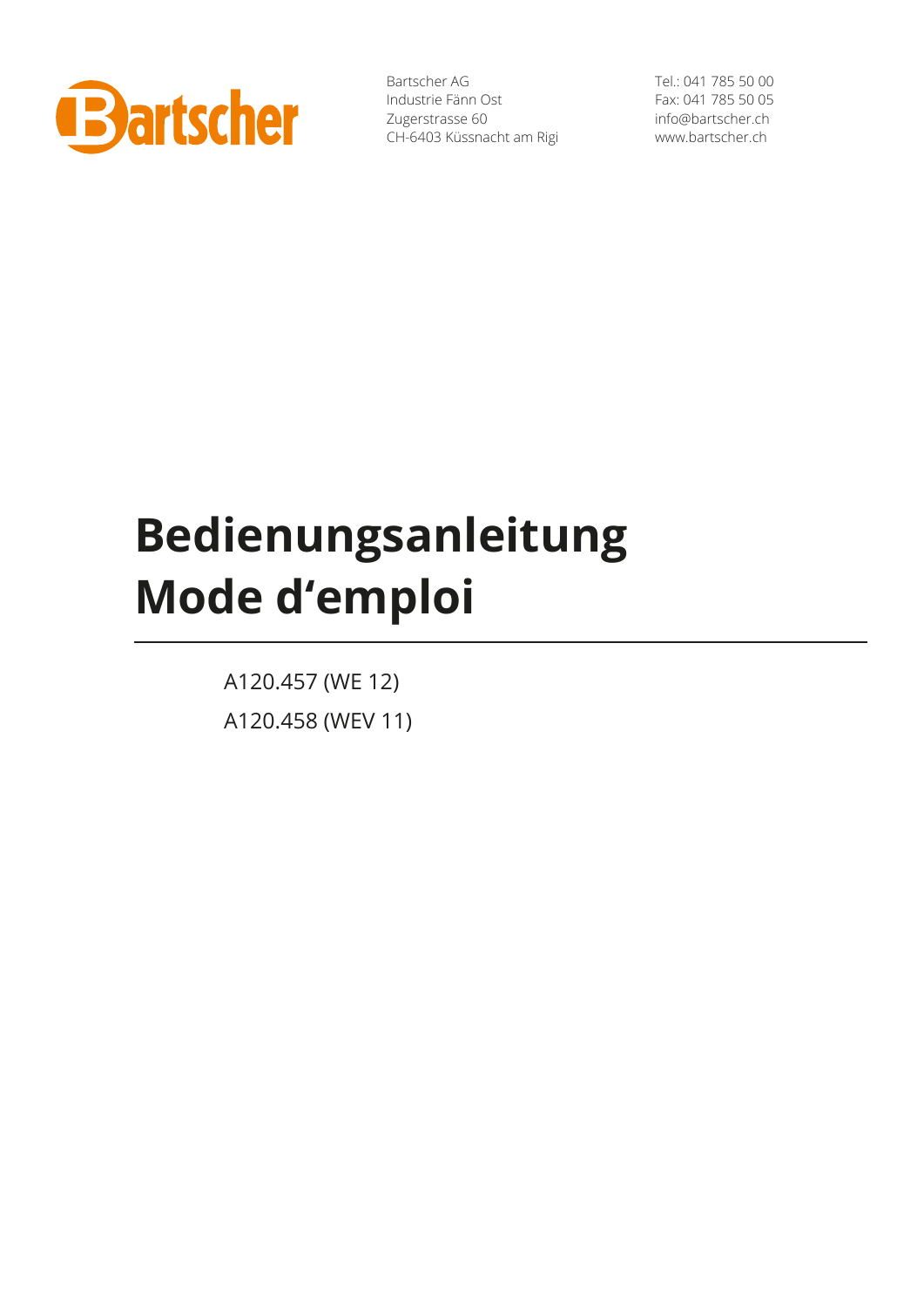

# **INSTRUCTIONS FOR INSTALLATION AND USE INSTRUCTIONS FOR INSTALLATION AND USE**

DIE GEBRAUCHS-, UND INSTALLATIONSANWEISUNG DIE GEBRAUCHS-, UND INSTALLATIONSANWEISUNG NOTICE D'INSTALLATION ET D'EMPLOI NOTICE D'INSTALLATION ET D'EMPLOI **IND INSTALLATION SANIFICE**  $\overline{N}$  NOTICE D'INSTALLATION ET D'EMPLOI



**WARMERS OF BANGERS**

# **WE - 11 / WE - 12 / WEV - 11 / WEV - 12**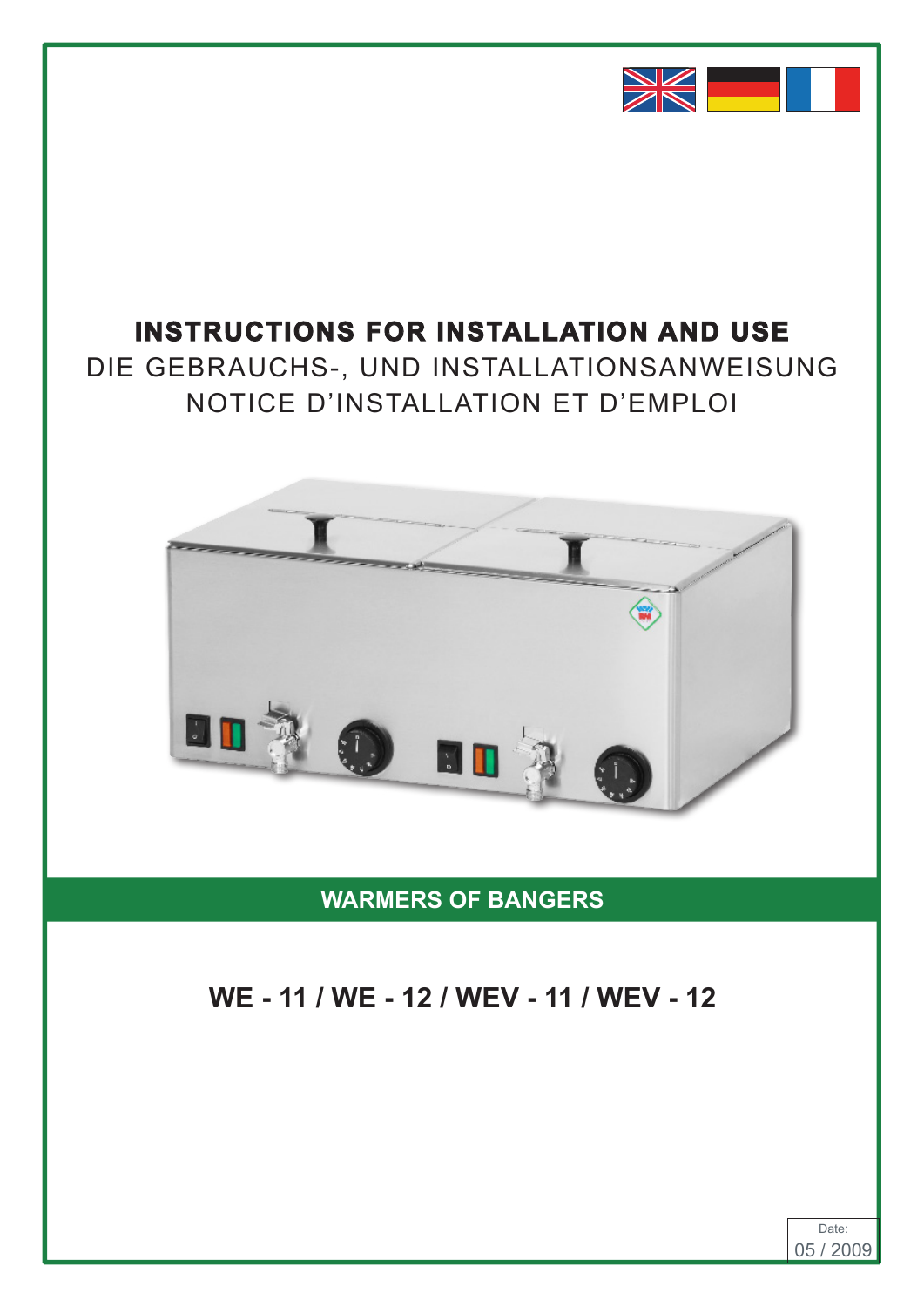# CONTENT

 $\equiv$ 

| DECLARATION OF A STANDARDS CONFORMITY | 3  |
|---------------------------------------|----|
| <b>INSTRUCTION FOR USE</b>            | 5  |
| <b>CLEANING AND MAINTENANCE</b>       | 6  |
|                                       |    |
| DIE NORMENÜBEREINSTIMMUNGSDEKLARATION | 7  |
| <b>GEBRAUCHSANWEISUNG</b>             | 9  |
| DIE REINIGUNG UND INSTANDSHALTUNG     | 10 |
|                                       |    |
| DÉCLARATION DE CONFORMITÉ             | 11 |
| <b>MODE D'EMPLOI</b>                  | 13 |
|                                       |    |

NETTOYAGE ET ENTRETIEN 14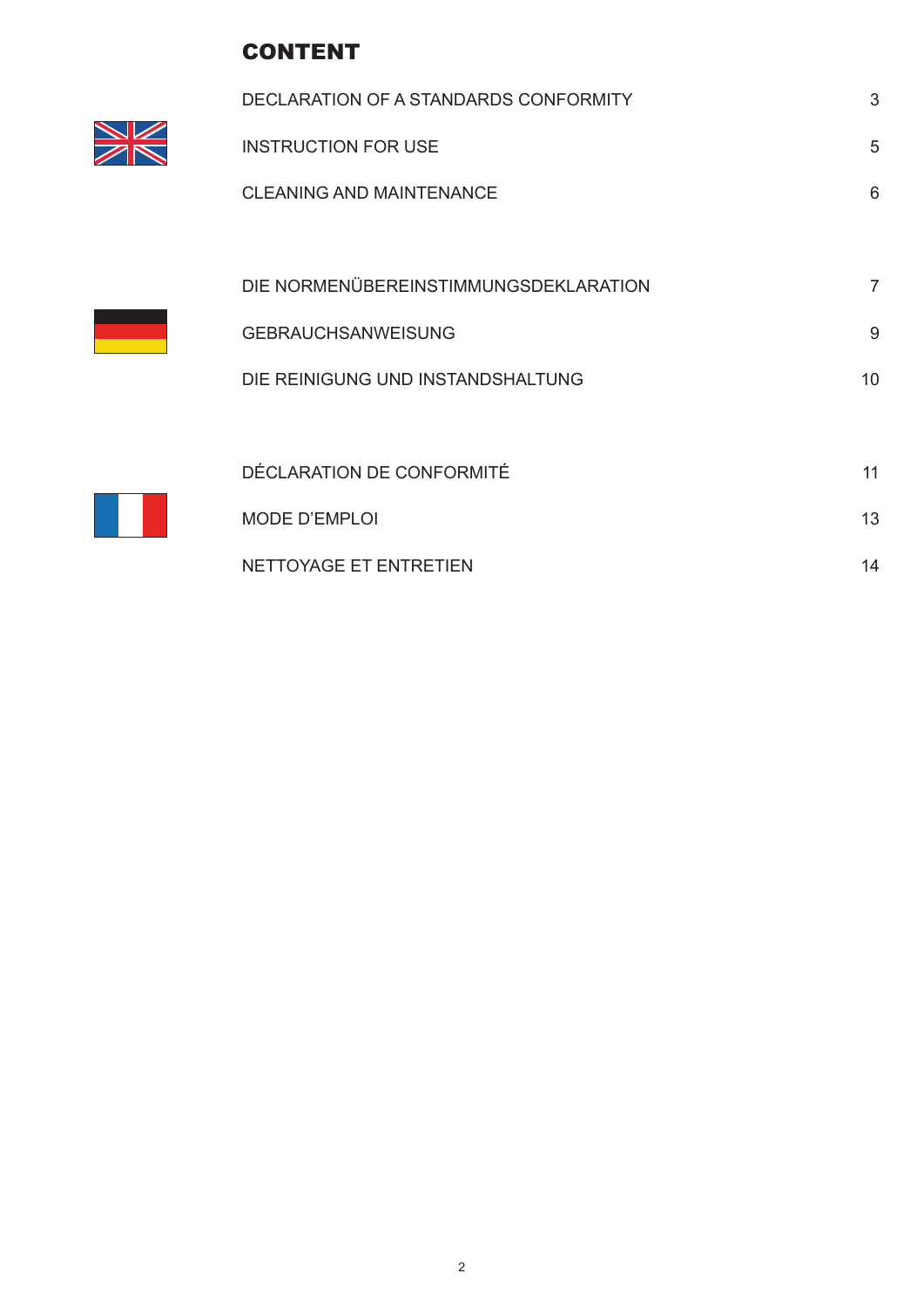# DECLARATION OF A STANDARDS CONFORMITY

The producer confirms that the devices agree with 2004/108/ES, 2006/95/ES standards, rule nr. 616/2006 sb., 17/2003 sb. and with relevant goverment orders. Instalation must be done with respect to valid standards. Attention, the producer refuses any responsibility in case of direct or indirect damages which are caused due to wrong instalation, incorrect intervention or modification, insufficient maintenance, incorrect use and also possibly caused by other reasons presented by items in sale conditions. This appliance is set only for skilled use and must be operated by qualified persons only. Parts set and secured by the producer or accredited person must not be rebuilt by user.

#### TECHNICAL DATA

Label with technical data is placed on the back side of the device. Study the electrical diagram of connection and all following information before instalation.

| <b>MODEL</b>    | <b>VOLTAGE (V/HZ)</b> | POWER (W) | <b>DIMENSIONS (CM)</b>   |
|-----------------|-----------------------|-----------|--------------------------|
| WE - 12         | 230/50                | 1 000     | 26,5 x 36 x 24           |
| <b>WEV - 12</b> | 230/50                | 1 0 0 0   | 26,5 x 36 x 24           |
| WE - 11         | 230/50                | 2 0 0 0   | 53 x 36 x 24             |
| <b>WEV - 12</b> | 230/50                | 2 0 0 0   | $53 \times 36 \times 24$ |

# PACKING AND DEVICE CHECK

The device leaves our stocks properly packed with appropriate symbols and labels. There are also appropriate instructions for use. In case the packing shows bad handling or damage, it must be reclaimed at transporter immediately by writing and signing of a damage protocol.

#### **Important notice:**

• this instructing guide must be read properly and carefully because it contains important information about safety elements, installation, use

- these recommendations refer to this product
- this product corresponds with valid standards
- this guide must be properly deposited for future use
- keep the children away from manipulation with the product
- when selling or moving the product to another place it is necessary
- to make yourself sure that the staff or the professional service has got acquainted with control and installation instructions from enclosed guide
- only authorised person can operate the product
- the device can be used only for heating food
- it cannot be switched on without supervision
- we recommend to have the product checked by professional service min. once a year
- only original spare parts can be used for repairs
- the product cannot be cleaned by the water jet or pressure shower
- by damage or break down disconnect all the feeders (water, gas, electricity) and call professional service

• producer refuses any responsibility in case of damages caused by wrong installation, by disobserving of above mentioned recommendations or by other use etc.

#### **Technical instructions for instalation and regulation:**

Can be used ONLY by specialized technicians Following instructions apply to the technician specialized in instalation to do all the operations in the most correct way and according to the valid standards.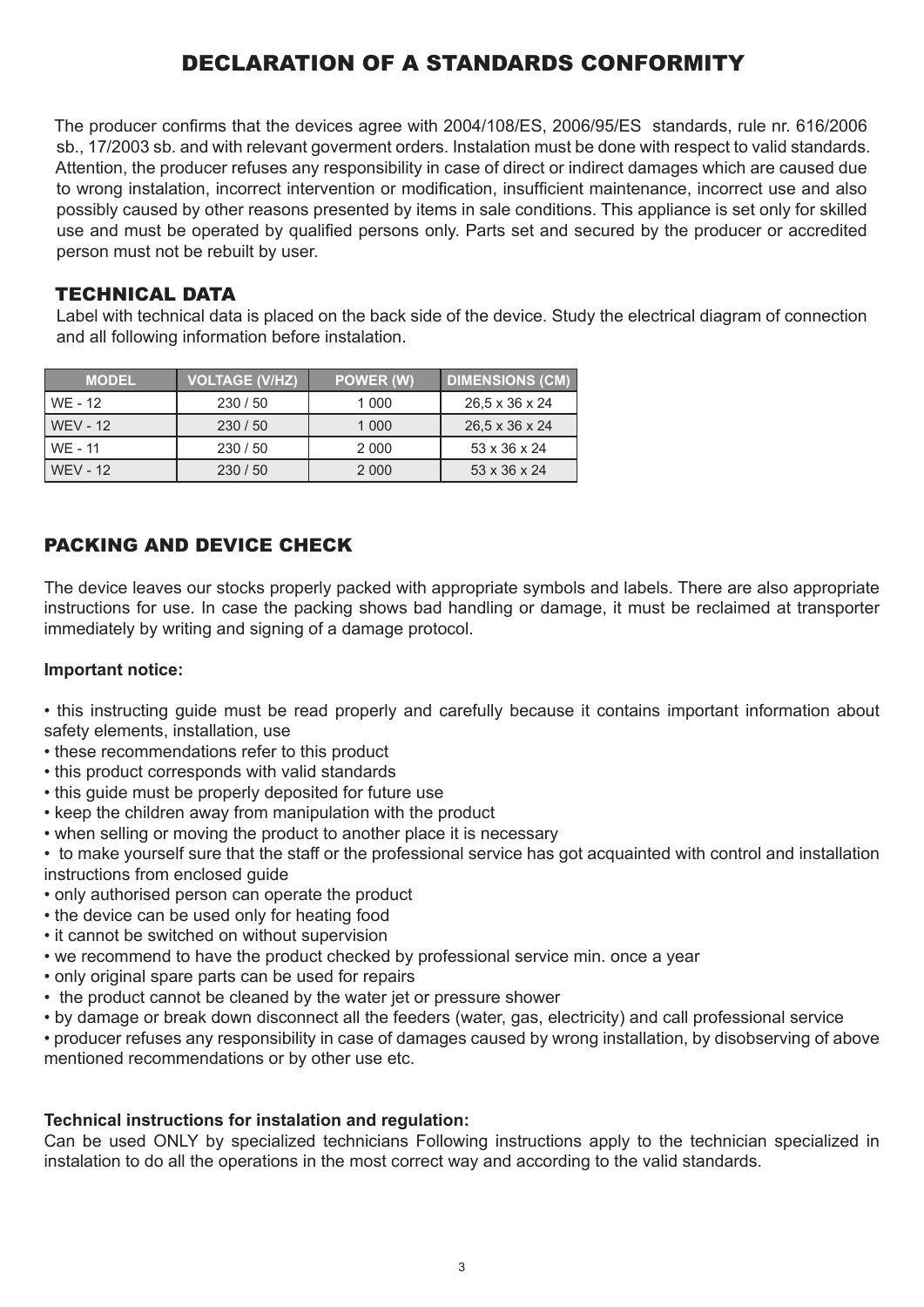#### **Important:**

 Any activity connected with regulation etc. must be done only when the device is disconnected from electricity. If it is necessary to have the device connected to the electricity (during repairs) you must be very careful.

#### PLACEMENT

The device must be instalated in well ventilated room what is necessary for regulation of the function of the device (technician must go by valid standard (ČSN....). If the device is situated close to the wall or if it is in contact with the furniture walls, these walls must resist the temperatures ranging to 60°C. Instalation, setting, putting into operation must be done by qualified person who is competent for this and according to the valid standards.

Wrap up the device and check whether it was not damaged during transport. Settle the device on horizontal surface (max imbalance 2°).Settle the device under the fumehood to eliminate water steam and bad smell.The device can be instalated separately or in a set with devices of our production. Min. distance 10 cm from other subjects must be kept.It is also necessary to prevent our product from contact with combustible materials. In this case you must make corresponding changes to secure heat izolation of combustible parts. Safety measures from the standpoint of the fire protection according to ČSN 061008čl. 21:

#### SAFETY MEASURES FROM THE STANDPOINT OF THE FIRE PROTECTION ACCORDING TO ČSN 061008 ČL. 21

- only adults can operate the device
- device must be safely used in common surroundings according to ČSN 332000-1
- device must be placed so as to stand or hang on the noncombustible surface. No subjects from combustible materials can be placed directly on the device or in distance which is shorter than safety distance (the shortest distance is 10 cm).
- safety distances from various materials of different degree of combustion and information about the degree of comb. of common building materials - see chart:

#### Chart:

Combustion degree of building materials classified according to the combustion degree of materials and products (ČSN 730823)

| granit, sandstone, concretes, bricks, ceramic wallfacing tiles, plaster |
|-------------------------------------------------------------------------|
| akumine, heraklite, lihnos, itavere                                     |
| leafy wood, plywood, sirkoklit, rare paper formica                      |
| fibreboards, solodure, cork boards, rubber, floor-coverings             |
| wood-fibreboards, polystyrene, polyurethane, PVC                        |
|                                                                         |

Devices must be instalated in a safe way. When instaling you must respect corresponding project, safety and hygienic orders according to:

- ČSN 061008 fire protection of local devices and sources of heat
- ČSN 332000 surrounding for electric devices

## CONNECTION OF THE ELECTRIC CABLE TO THE ELECTRICITY

Instalation of electric feeder - This feeder must be separetely protected by a safety fuse according to the specific electric stream which depends on the wattage of the instaled device. Check the wattage on the label at the back of the device. Connect the device directly to the electricity but you must put the switch between the device and electric net. The switch must be placed in min. distance 3 mm between the particular contacts according to the standards and loading. The feeder of grounding (yellow-green) cannot be interrupted by this switch. In every case feeding cable must be placed so that no point of the cable will reach the temperature which is 50°C higher than the temperature of the surrounding. Before connecting the device check that: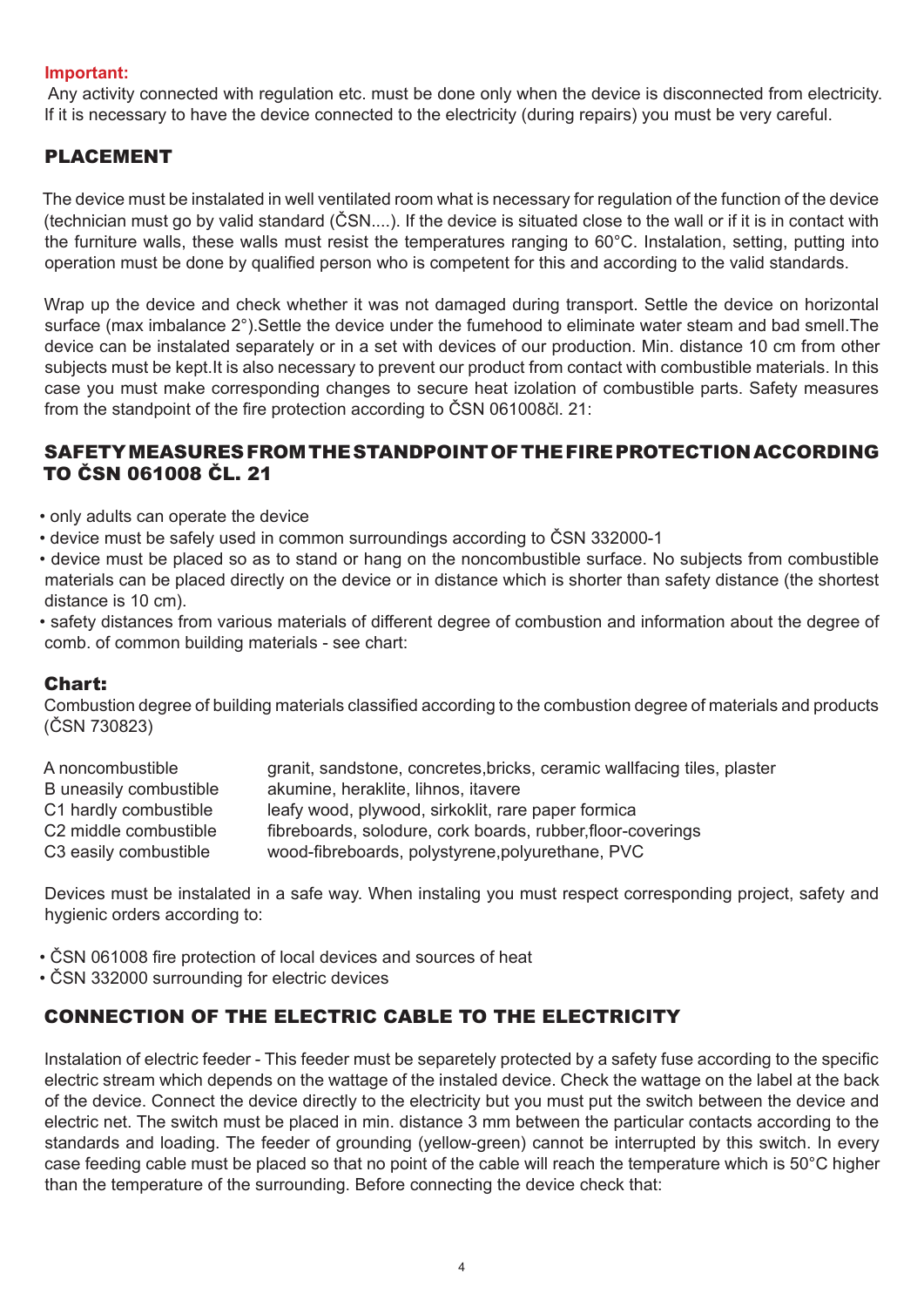- safety fuse of the feeder and inner mains can stand the loading of the device (see label of the matrix)
- mains are equipped with effective grounding according to standards (ČSN) and conditions given by law
- socket or switch of the feed is well accessible from device

We refuse any responsibility in case of not respecting above mentioned rules. Before the first use it is necessary to remove all the protection foil and to clean the device - see chapter "cleaning and maintenance".

Before the first use it is necessary to remove all the protection foil and to clean the device - see chapter "cleaning and maintenance".

#### Maintenance

We recommend to have the device checked once a year by the proffesional service. Only qualified or competent persons can do interventions in the product.

# INSTRUCTION FOR USE

Attention! Before the first use of the device you must remove protection foil and wash the device with water containing detergent and than dry with the cleaning cloth.

Fill the device with water 1 cm high and put the false bottom. Switch on with main switch (B) turn the knob (E) from the position "0" to required position between 30°C - 90°C. Pilot lamps (C) and (D) will light. Pilot lamp (C) lights when the device is in electricity. Pilot lamp (D) lights when the thermo spirals are on. Pilot lamp (D) goes out when the device reaches required temperature. Switch the device off by turning the knob (E) into position "0" and switch over the switch (B). Control the level of the water, never use the device without water. Use the device under supervision.

#### Discharging of the bath

Discharge the bath when the water is cold and the device is disconnected from the electricity. By the models with outlet just lift the safety catch of the outlet cock and turn to the right. Than give the device to the previous position and save the cock by safety catch again.

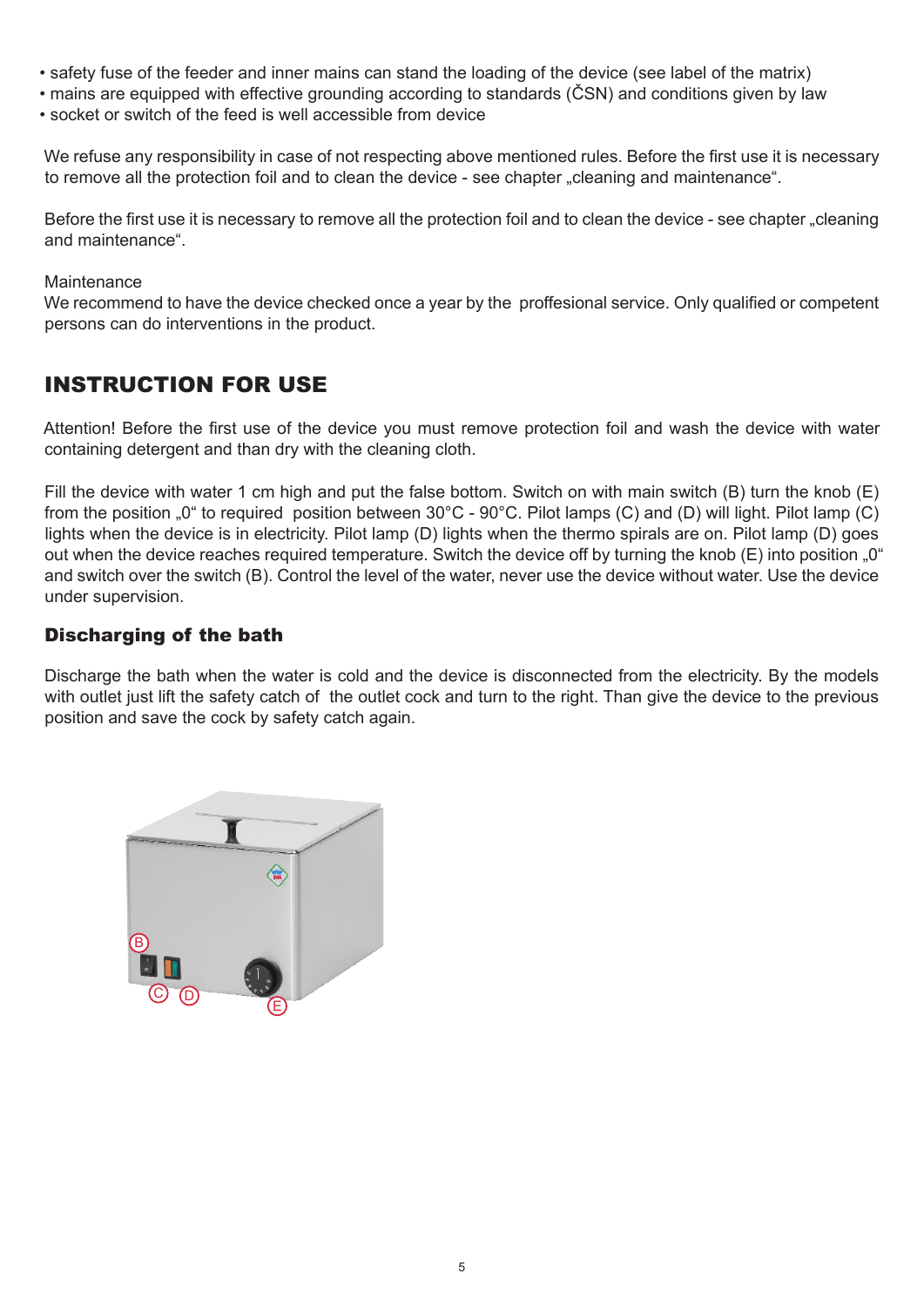# CLEANING AND MAINTENANCE

ATTENTION! The device cannot be cleaned by direct or pressure water. Clean it daily. Daily maintenance keeps longer useful life and efficiency of the device. Before cleaning make sure to have disconnected the device from electricity. Always switch off the main feeder to the device. Stain less parts wash with moist cleaning cloth and detergent without groove parts than dry it by the cloth. Do not use abrasive and corrosive detergents, do not splash it with running water.

#### **WHAT TO DO IN CASE OF BREAK-DOWN**

Switch off the electric feeder and call seller´s professional service.

## INDICATION

Guarantee does not cover all consumption parts succumable to common wear (rubber seals, bulbs, glass and plastic parts etc.). The guarantee does not refer to the devices which were not installed in correspondence with instructions - by qualified worker, in conformity with standards and when somebody handled incompetently the device (interventions into inner equipment) or the device was operated by non qualified staff or at variance with instructions for use. Guarantee does not also cover the damages caused due to influence of nature or other outer intervention.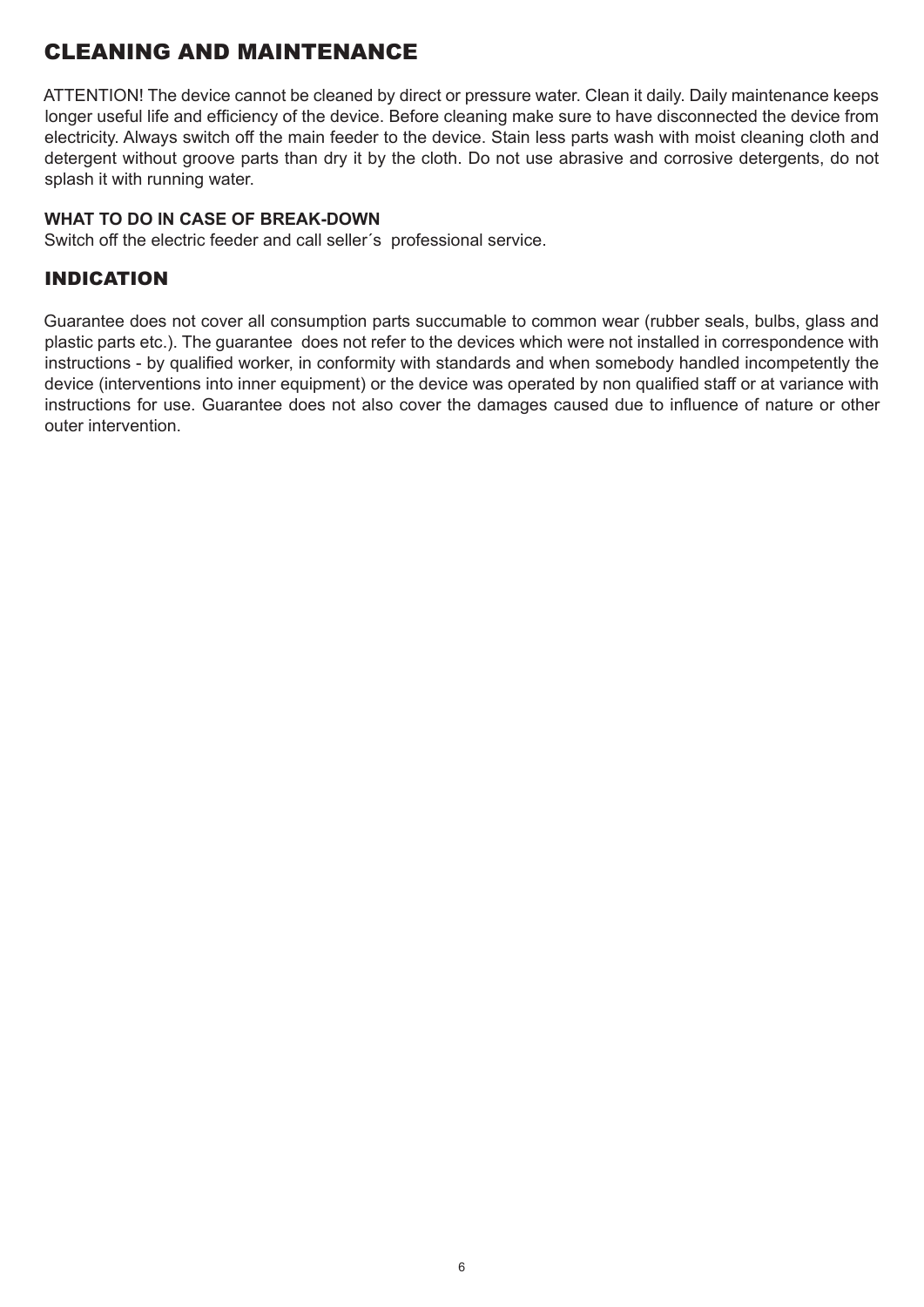# DIE NORMENÜBEREINSTIMMUNGSDEKLARATION

Der Produzent erklärt, daß die Geräte in einer Übereinstimmung mit den Vorschriften der 2004/108/ES, 2006/95/ ES dem Gesetz Nr. 616/2006 sb., 17/2003 sb. der Sammlung und zugehörigen Regierungsverordnungen stehen. Die Installation muss mit der Absicht auf geltende Normen durchgeführt werden. Vorsicht, im Falle einer direkten oder indirekten Beschädigung, die sich auf falsche Installation, unrichtigen Eingriff oder Anpassungen, ungenügende Instandshaltung, unrichtige Verwendung beziehen, und welche eventuell durch andere Ursachen, als in Punkten der Verkaufsbedingungen angeführt ist, so verzichtet der Importeur auf jegliche Verantwortung. Dieses Gerät ist nur für fachliche Verwendung bestimmt und muß durch qualifizierte Person bedient werden. Teile, die nach der Einstellung durch den Hersteller oder durch befugte Person gesichert wurden, dürfen vom Benutzer keineswegs umgestellt werden.

## DIE TECHNISCHEN DATEN

Das Schild mit technischen Angaben ist auf der Rückseite des Gerätes angebracht. Studieren sie vor der Installation das elektrische Schema der Einschließung und alle folgende Informationen durch.

| <b>MODEL</b>    | <b>SPANNUNG</b><br>(V/HZ) | <b>ANSCHLUSSWERT</b><br>(W) | <b>ABMESSUNG</b><br>(CM) |
|-----------------|---------------------------|-----------------------------|--------------------------|
| WE - 12         | 230/50                    | 1 0 0 0                     | 26,5 x 36 x 24           |
| <b>WEV - 12</b> | 230 / 50                  | 1 0 0 0                     | 26,5 x 36 x 24           |
| WE - 11         | 230 / 50                  | 2 0 0 0                     | 53 x 36 x 24             |
| <b>WEV - 12</b> | 230/50                    | 2 0 0 0                     | 53 x 36 x 24             |

# DIE VERPACKUNGS-, UND VORRICHTUNGSKONTROLLE

Die Vorrichtung verlässt unsere Lager in ordentlicher Verpackung, auf deren die entsprechenden Symbole und Bezeichnungen stehen. In der Verpackung befindet sich entsprechende Bedienungsanweisung. Falls die Verpackung eine schlechte Behandlung oder Anzeichen der Beschädigungen vorweist, muß dieses sofort beim Transporteur reklamiert werden und zwar durch Unterzeichnung eines Schadensprotokolles.

## Wichtige Hinweise

- Diese Bediennungsanleitung muss ordentlich und bedächtig gelesen werden, weil sie wichtige Informationen über Sicherheitsmerkmale, Installation und Anwendung beinhaltet
- Diese Empfehlungen beziehen auf diesen Produkt
- Der Produkt entspricht geltenden Normen
- Diese Anleitung muß ordentlich für die zukünftige Verwendung hinterlegt werden
- Hindern Sie den Kinder an Vorrichtungsmanipulation
- Beim Verkauf oder Verlegung ist es notwendig sich zu überzeugen, daß die Bedienstperson oder Fachservis sich mit der Behherrschung und Installationsanweisung in beiligender Anleitung, anvertraut gemacht haben.
- Das Produkt darf nur eingeschulte Bedienung bedienen
- Das Produkt darf nicht ohne Aufsicht ins Betrieb gesetzt sein
- Es ist empfohlen, minimal einmal pro Jahr eine Fachkontrolle durchführen zu lassen
- Bei eventueller Reparatur der Teilenumtauschungen müssen ausschließlich Originalteile angewendet werden
- Das Produkt darf nicht durch einen Wasserstrahl oder Druckbrause gereinigt werden
- Schalten Sie alle Leitungen (Wasser, Elektrizität, Gas) bei einer Störung oder beim schlechten Lauf aus und rufen Sie authorisierten Service an
- Der Hersteller verzichtet auf jegliche Verantwortung bei Störungen, die durch fehlerhafte Installation, Nichteinhaltung o.a. Empfehlungen, andere Verwendung u.ä, verursacht wurden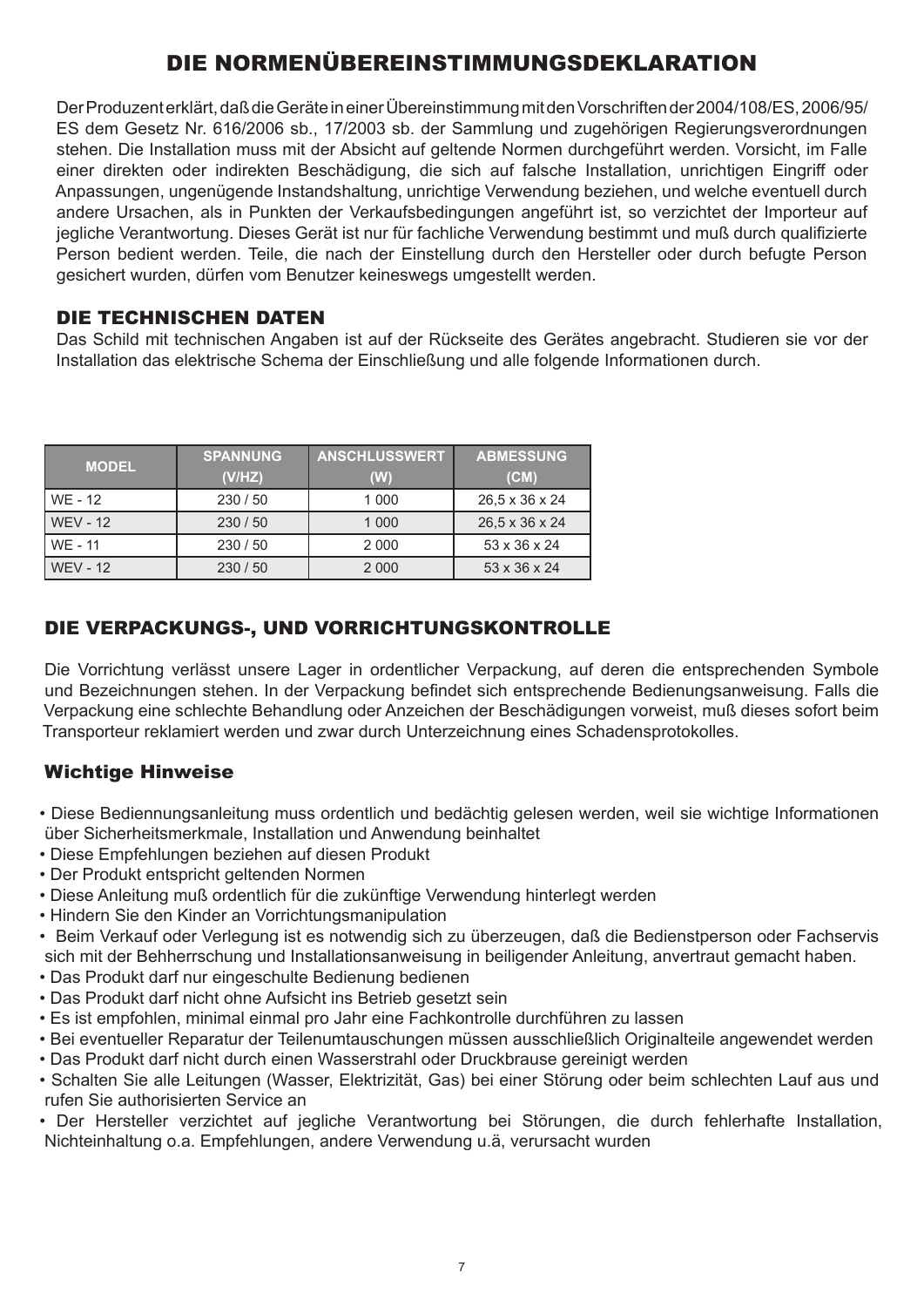# TECHNISCHE INSTRUKTIONEN FÜR DIE INSTALLATION UND REGULATION

Zur Benützung nur für spezialisierte Techniker Instruktionen, die folgen, wenden sich an den Techniker, der für die Installation qualifiziert ist, damit er alle Operationen mit der korrektesten Weise und laut der gültigen Normen durchführt.

#### **Wichtig**

Jeweils irgendeine Tätigkeit, die mit der Regulation verbunden ist u.ä, muß nur mit der aus dem Netz ausgezogenen und abeschalteten Einrichtung vollgezogen sein. Solange das Gerät unter der Spannung notwendig zu halten ist, eine höchste Vorsicht zu beachten vorliegt.

## DIE PLATZIERUNG

Es ist unbedingt notwendig, zu der Regulation der Gerätetätigkeit, daß das Milieu - der Küche -, wo das Gerät installiert wird, sehr gut belüftbar ist (im Hinblick darauf: sei der Techniker sich mit geltenden Normen (EN) richtet). Wenn die Einrichtung so plaziert wird, daß sie im Mobiliarwandkontakt stehen wird, so müssen diese einer Temperatur von 60°C wiederstehen. Die Installation, Herrichtung, Inbetriebsnahme müssen durch qualifizierte Person, die zu solchen Vorkehrungen eine Befugnis hat und dies laut geltenden Normen nach, durchgeführt werden.

Packen Sie das Gerät aus und kontrollieren Sie , ob sich das Gerät während des Transportes nicht beschädigt hat. Platzieren Sie das Gerät auf eine waagrechte Fläche (maximalle Unebenheit bis 2°). Stellen Sie das Gerät unter den Haubenabzug, damit Sie die Wasserdämpfe und den Geruch eliminieren. Das Gerät kann selbständig oder in einer Reihe mit Geräten unserer Herrstellung installiert werden. Es ist notwendig die minimale Entfernung von 10 cm zu anderen Gegenständen einzuhalten, so dass die Wärmeisollierung der brennbaren Teilen gewährleistet wird.

## DIE SICHERHEITSVORRICHTUNGEN AUS DER SICHT DES FEUERSCHUTZES LAUT EN. 061008 ČL. 21

Die Einrichtungsbedienung dürfen nur Erwachsene ausführen

- Das Gerät darf sicher in gewöhnlicher Umgebung laut EN verwendet werden.
- Es ist notwendig das Gerät so platzieren, daß es auf einer unbrennbaren Grundlage steht oder hängt.

• Es dürfen, auf und in eine Entfernung, die kleinerermase als sicher vom Gerät bezeichnet wird, keine Gegenstände

- aus brennbaren Materilien (die kleinste Entfernung vom Brennbarem ist 10 cm) aufgestellt werden.
- Die sicheren Entfernungen von Massen der einzelnen Brenngra

# Tabelle:

Baumassefeuerbrenngrad ins Brenngrad (EN) der Massen und Produkte eingegliedert

- A Unbrennbar Granit, Sandstein, beton, Ziegel, Keramikbekleidung, Putz
- B nicht einfach brennbar Akumin, Heraklit, Lihnos, Itaver
- C1 schwer brennbar Holz, Laubbaum, Furnier Sirkoklit, Festpapier, Umakart
- C2 mittel brennbar Holzspanplatten, Solodur, Korkplatten, Hartgummi, Bodenbeläge
- C3 leicht brennbar Holzfaserplatten, Polystyren, Polyureten, PVC

Die Bedarfsartikel müssen sicher installiert werden und sind mit regulierenbaren Beinchen - zur Ausgleichen der Höhe und der Unebenheiten eingestattet.

Die Geräte müssen in einer sicheren Weise installiert werden. Bei der Installation müssen weiter betreffende Projekt-, Sicherheits-, und Hygienevorschriften respektiert werden.

- EN 06 1008 Feuerschutz der örtlichen Geräte und der Wärmquellen
- EN 33 2000 Umgebung für elektrische Geräte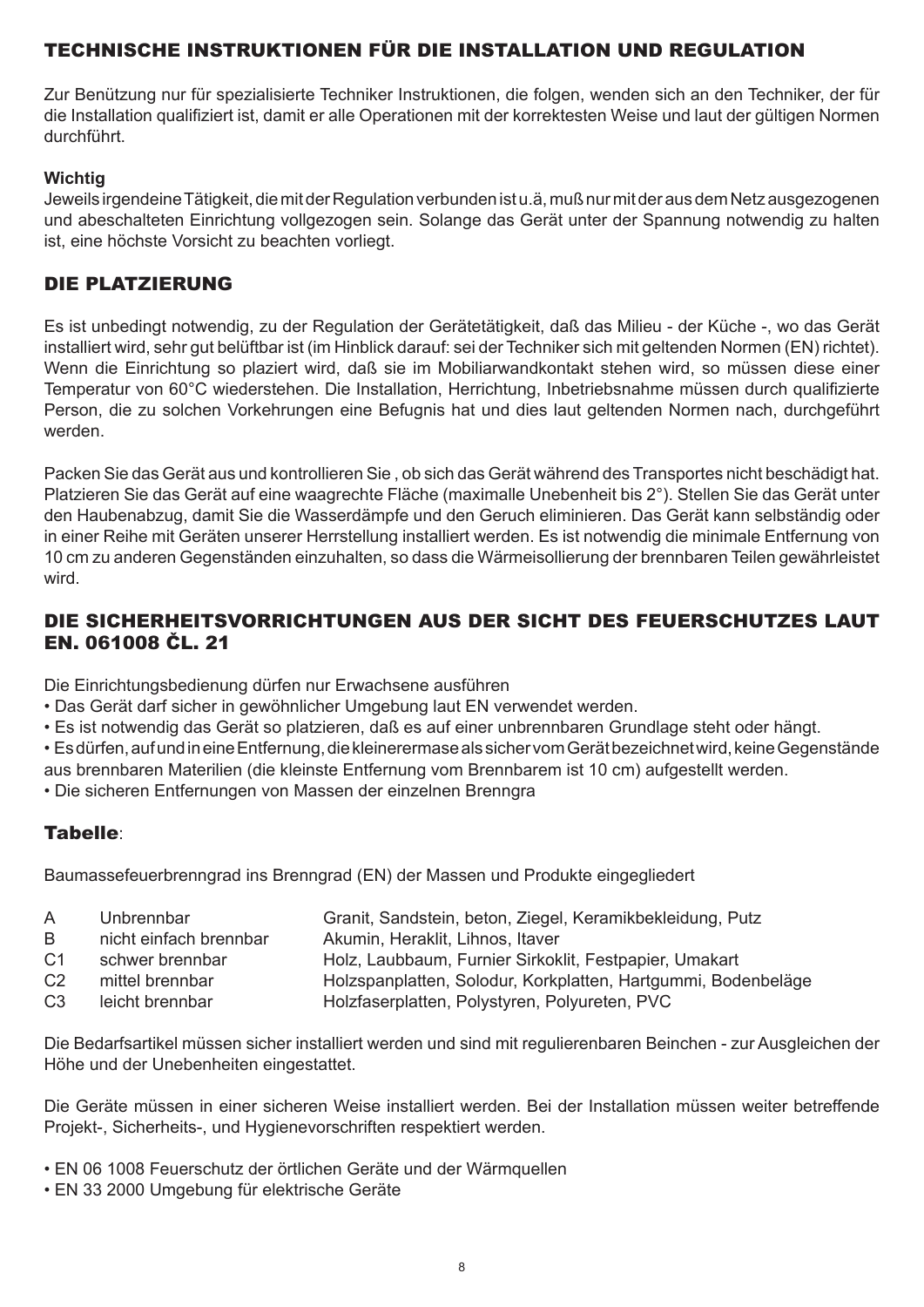# DER ELEKTRISCHE KABELNETZANSCHLUSS

Die Installation der elektrischen Ankupplung - Diese Zuleitung muß selbstständig gesichert werden. Und das durch entsprechende Sicherung des Nennstromes in der Abhängigkeit am Anschlußwert des installierten Gerätes. Kontrollieren sie den Anschlußwert des Apparates auf dem Produktionsschild im Hinterteil des Gerätes. Schließen Sie das Gerät direkt ans Netz an.

Es ist unbedingt notwendig zwischen das Gerät und das Netz einen Schalter zu legen, der eine minimale Entfernung von 3mm unter den Einzelkontakten aufweist und der auch den geltenden Normen und Belastungen entspricht. Die Erdungszuleitung (gelbgrün) darf nicht durch diesen Schalter unterbrochen sein.

Der Zuleitungskabel muß in jedem Fall so angebracht sein, dass er in keinem Punkt einer um 50°C höherer Temperatur als Umgebungstemperatur nicht erreicht. Eher das Gerät ans Netz angeschlossen wird, versichern Sie sich, dass:

• die Zuleitungssicherung und die Innenscheidung die Einrichtungsbelastung ertragen (siehe Matrizeschild),

• die Verteilung mit wirksamer Erdung laut Normen (EN) und Gesetzbedingungen ausgestattet ist

#### **WIR VERZICHTEN AUF JEGLICHE VERANTWORTUNG IM FALLE, DASS DIESE NORMEN NICHT RESPEKTIERT WERDEN UND IM FALLE DER NICHTEINHALTUNG DER OBENERWÄHNTER GRUNDSÄTZE.**

Es ist notwendig die Schutzfollie vor der ersten Benützung zu beseitigen, sowie das Gerät zu reinigen siehe das Kapitel "Reinigung und Instandshaltung".

## INSTANDSHALTUNG:

Es ist empfohlen mindestens einmal pro Jahr das Gerät durch einen fachlichen Servicedienst warten zu lassen. Alle Eingriffe in das Gerät darf nur eine qualifizierte Person durchführen, die zu solchen Handlungen eine Befugnis besitzt.

# GEBRAUCHSANWEISUNG

#### **Vorsicht**!

Bevor Sie das Gerät verwenden werden, ist es notwendig ihn gut mit feuchtem Lappen abzuwaschen.

Füllen Sie das Gerät mit Wasser bis zum Strich an der Seitenwand oder ca 2 cm über den Boden. Schalten Sie den Hauptschalter (B) ein, drehen Sie den Regler (E) aus der Position "0" in den von Ihnen geforderten Wert im Bereich von 30°C - 90°C. Die Kontrollampen (C) und (D) werden leuchten. Die Kontrollampe (C) leuchtet, wenn das Gerät elektrisch angeknüpft ist. Die Kontrolleuchte (D) leuchtet, wenn die Wärmespiralen in Betrieb sind. Die Kontrollampe (D) löscht, wenn das Gerät die eingestellte Temperatur erreicht hat. Da Gerät wird ausgeschaltet, wenn man den Regler (E) in die Position "0" versetzt und den Hauptschalter (B) ausschaltet. Der Wasserspiegel ist ständig zu überprüfen. Das Gerät darf niemals ohne Wasser benutzt werden. Das Gerät muß immer unter Aufsicht sein und voll mit Gastrogefäßen besetzt sein.!

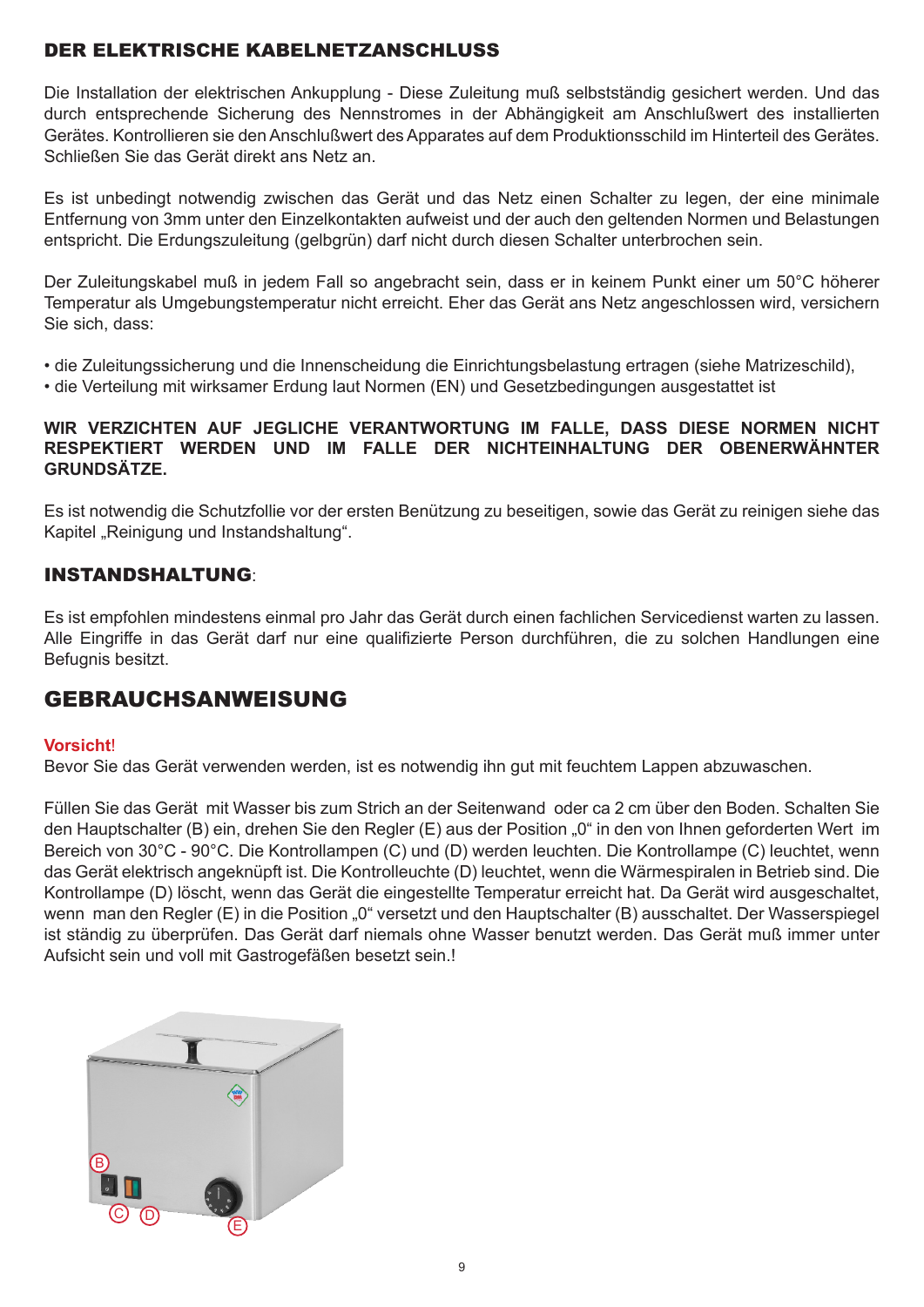## ABLASSEN DER WANNE

Das Wasser muß aus der Wanne kühl ausgegossen werden und das Gerät darf nicht elektrisch angeknüpft sein.

Beim Typ WEV-11,12 soll man vorgehen, wie folgt:

Es muß ein angemessener Wasserbehälter fürs Wasser aus dem Gerät besorgt werden. Dieser Behälter muß aus einem wärmebeständigen Werkstoff bestehen und muß so stehen, daß das Wasser nicht verspritzt und gefährlich sein kann. Das Abflußrohr anbringen, die Sicherung gegen eine Öffnung in Richtung hinauf ansetzen und den Hahn öffnen. Die Wanne auslassen, wenn das Wasser kühl ist.

# DIE REINIGUNG UND INSTANDSHALTUNG

ACHTUNG! Die Einrichtung darf nicht mit Direkt-, oder Druckwasserstrahl gereinigt werden. Reinigen Sie das Gerät täglich. Die Lebensdauer und Gerätewirkung wird durch die tägliche Wartung gewährleistet. Überzeugen Sie sich, vorm Reinigungsanfang, dass Sie die Einrichtung vom Elektrostrom abgeschaltet haben. Schalten Sie immer die Gerätehauptzufuhr ab. Waschen Sie die Edelstahteile mit feuchtem Waschlappen, der im Waschpulver getauft ist und keine grobe Teilchen aufweist. Spüllen Sie dann alles mit reinem Wasser ab. Wischen Sie alles ins Trockene ab. Verwenden Sie keine abrasive- oder korrosionsreiche Reinigungsmitteln.

#### Bemerkunge und Empfehlunge

Benützen Sie das Gerär nur unter ständigen Aufsicht.

#### **WIE MAN IM FALLE EINER STÖRUNG VORANGEHEN SOLL**

Schalten sie die elektrische Stromleitung ab und rufen die Serviceorganisation des Verkäufers an.

#### HINWEIS

Die Garantie bezieht sich nicht auf alle Vebrauchsteile, die der geläufiger Abnutzung unterstehen (gesamte Gummidichtungen, Glühlampen, alle glasernde und plastiche Teile, usw.). Die Garantie bezieht sich nicht weiterhin auf Einrichtungen, die durch befugte Person laut Anweisung und entsprechender Normen nicht installiert worden sind und wenn mit dem Gerät unfachmänisch manipuliert wurde (Eingriffe ins Innere) und auf Beschädigungen durch Natureinflüsse oder Ausseneingriffe.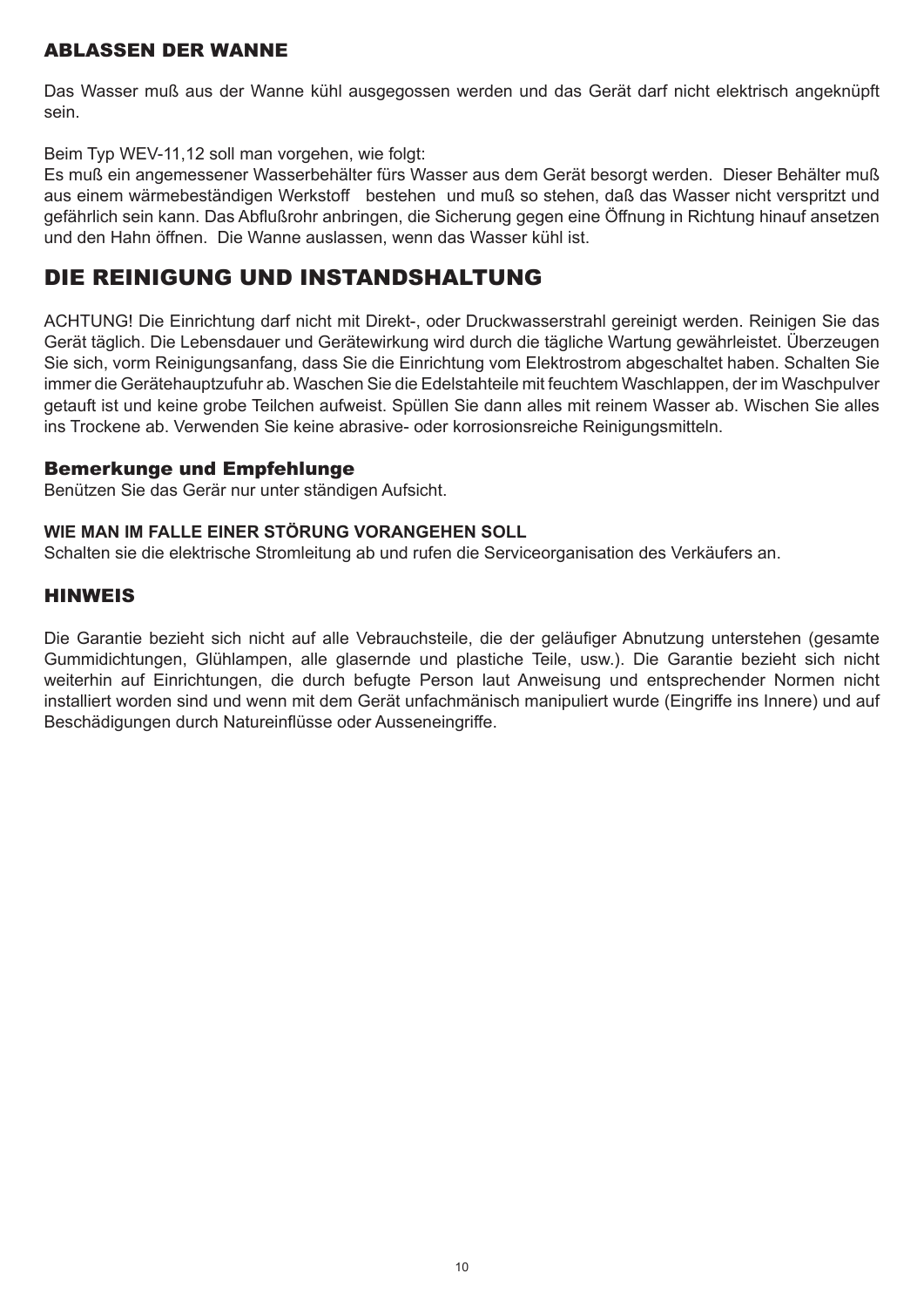# DÉCLARATION DE CONFORMITÉ

Le fabricant certifie la conformité des appareils aux normes 2004/108/ES, 2006/95/ES, 2006/95/ES à la loi n° 616/2006 sb., 17/2003 sb. et aux décrets applicables. L'installation doit être effectuée dans le respect des normes en vigueur. Attention: le fabricant décline toute responsabilité en cas de dommages, directs ou indirects, causés par une mauvaise installation, par une utilisation, des interventions ou des modifications impropres, par un entretien insuffisant, ainsi qu'en cas de dommages dérivant des causes mentionnées dans les conditions de vente. L'appareil objet de la présente notice est prévu pour un usage professionnel, aussi son utilisation doit-elle être confiée à un personnel possédant les compétences nécessaires à cet effet. L'utilisateur ne doit procéder à aucune intervention ni à aucune modification sur les parties réglées et protégées par le fabricant ou autre personnel autorisé à cet effet.

# CARACTÉRISTIQUES TECHNIQUES

L'étiquette sur laquelle figurent les caractéristiques techniques est apposée sur la partie postérieure de l'appareil. Avant de procéder à l'installation, prendre connaissance du schéma électrique et de toutes les informations que contient la présente notice.

| <b>MODEL</b>    | <b>TENSION (V/HZ),</b> | <b>PUISSANCE (W)</b> | <b>DIMENSIONS (CM)</b> |
|-----------------|------------------------|----------------------|------------------------|
| WF - 12         | 230/50                 | 1 000                | 26,5 x 36 x 24         |
| <b>WFV - 12</b> | 230/50                 | 1 0 0 0              | 26.5 x 36 x 24         |
| WE - 11         | 230/50                 | 2 0 0 0              | 53 x 36 x 24           |
| <b>WFV - 12</b> | 230/50                 | 2 0 0 0              | 53 x 36 x 24           |

# CONTROLE DE L'EMBALLAGE ET DE L'APPAREIL

En vue de son transport, l'appareil quitte les établissements du fabricant parfaitement emballé (sur l'emballage sont apposés les étiquettes et les symboles nécessaires à cet effet). L'emballage contient également la notice des instructions d'utilisation. Dans le cas où l'emballage présenterait des dommages ainsi que dans le cas où il s'avérerait qu'il a été manipulé sans les précautions nécessaires, il est impératif d'adresser sans attendre une déclaration au transporteur en y joignant une acceptation de la marchandise sous réserve.

## Recommandation importante:

- il faut lire ce mode d'emploi bien attentivement, parce qu'il contient des informations importantes sur les éléments de sécurité, installation et emploi
- ces recommandations se rattachent à ce produit
- le produit est conforme aux standards actuellement en vigueur
- il faut bien garder ce mode d'emploi pour l'usage ultérieur
- empêchez tout maniement de l'appareil par les enfants
- après la vente ou un déplacement il faut vérifier si le personnel de service est tenu au courant de la commande et des instructions d'installation contenues dans le mode d'emploi ci-joint
- le maniement du produit est réservé aux personnes bien instruites
- tout démarrage non surveillée est à éviter
- il est recommandé de faire contrôler l'appareil au moins 1x par an par un service spécialisé
- pour chaque réparation ou échange des pièces éventuel, il faut toujours se servir des pièces de rechange originales
- il est interdit de nettoyer l'appareil par un courant d'eau ou par une douche sous pression
- en cas d'une panne ou d'un dysfonctionnement du produit, il faut débrancher tous les raccordements (eau, électricité, gaz) et s'adresser à un service spécialisé
- le constructeur refuse toute responsabilité dans le cas des dommages dûs à une installation incorrecte, au nonrespect des recommandations précitées, à un usage faux etc.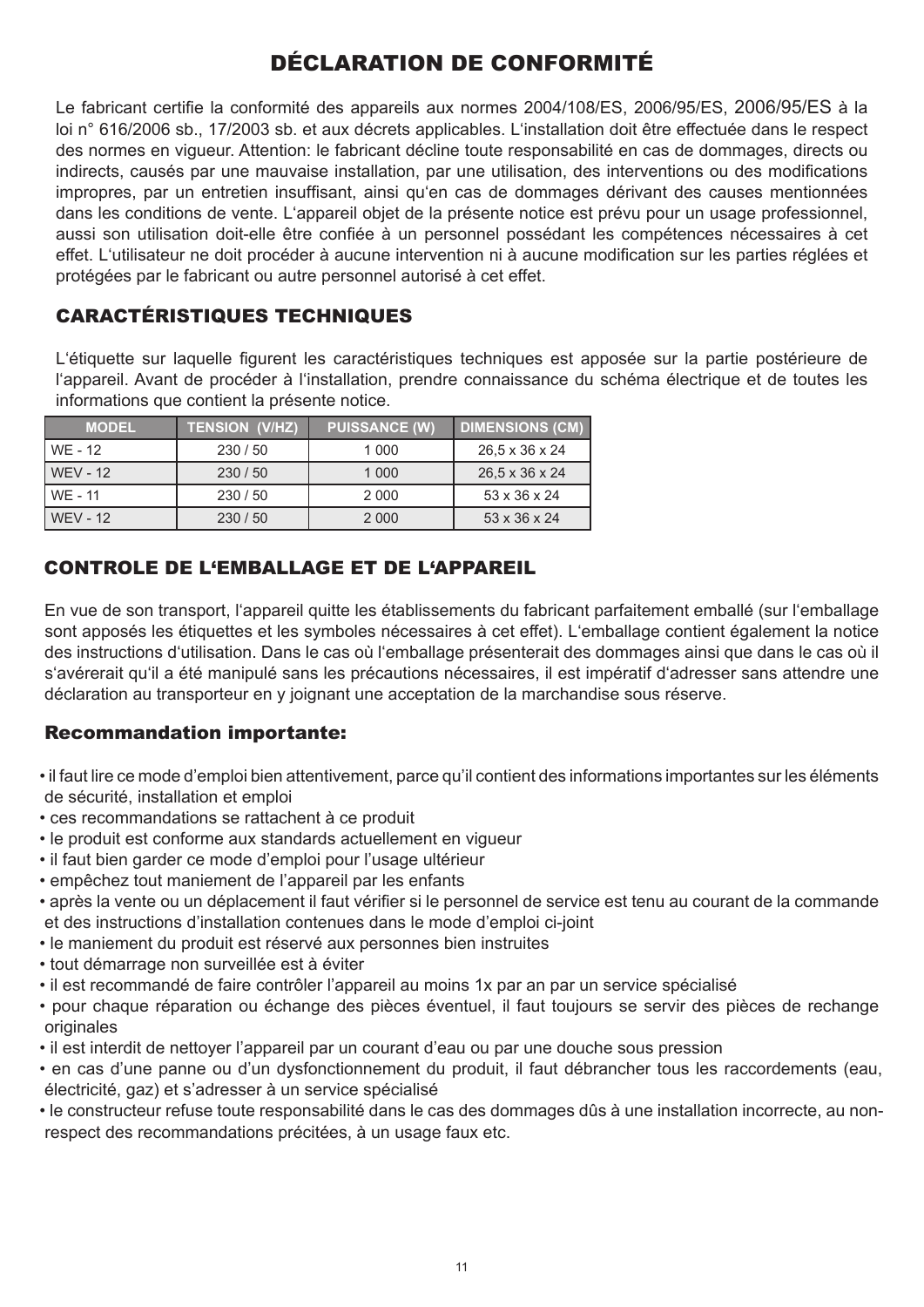## Instructions téchniques pour l'instalation et réglage

Ne peut être effectué que par un technicien professionnel.

Les instructions qui suivent s'adressent à un technician professionnel afin qu'il puisse effectuer toutes les opérations de la manière la plus correcte et selon les normes en vigueur.

#### Important:

Toute manipulation liée à une réparation doit être effectuée sur l'appareil débranché. En cas où il faut réparer l'appareil sous tension, prendre les préventions nécessaires.

## PLACEMENT DE L'APPAREIL

Le local dans lequel l'appareil est installé doit être bien ventilé. Si l'appareil doit toucher le parois, celui-ci doit résister à la chaleur de 60°C au minimum. L'installation, le réglage et la mise en marche doivent être effectués par une personne qualifiée ayant une autorisation nécessaire selon les normes en vigueur.

Déballez l'appareil et vérifiez s'il n'était pas endomagé pendant le transport. Placez l'appareil sur une surface horizontale (pente maximale de 2°).

L'appareil peut être installé seul ou en série avec d'autres appareils de notre fabrication. Il faut respecter la distance minimale de 10 cm entre l'appareil et d'autres objets ainsi qu'éviter le contact avec les matériaux inflammables. Dans ce cas il faut prévoir les arrangements nécessaires pour assurer la protection des parties inflammables.

## MESURES DE SECURITE POUR LA PROTECTION CONTRE INCENDIE SELON CSN 06 1008 ARTICLE 21:

- l'appareil ne peut être utilisé que par des personnes majeures

- l'appareil peut être utilisé dans un espace sûr selon CSN 332000-1

- l'appareil doit être placé ou suspendu d'une manière stable sur une surface ininflammable

Il est interdit de placer sur l'appareil ou dans la distance inférieure à 10 cm de l'appareil des objets inflammables.

- les distances de sécurité pour les matériaux inflammables selon leurs degré d'inflammabilité et les informations sur l'inflammabilité des matériaux de construction – voir le tableau

#### **Tableau**

Le degré d'inflammabilité d'un matériel de construction (CSN 730823):

| $\mathsf{A}$   | ininflammables             | granit, grès, béton, briques, carrelage céramique, enduit     |
|----------------|----------------------------|---------------------------------------------------------------|
| B.             | difficilement inflammables | acumin, héraclite, lihnos, itaver                             |
| C <sub>1</sub> | mal inflammables           | bois des arbres feillus, contre-plaqué, papier durci, formica |
| C <sub>2</sub> | inflammabilité moyenne     | planches aggloméré, solodur, liège, caoutchouc, revetements   |
| C <sub>3</sub> | inflammabilité facile      | planches de fibre de bois, polystyrène, polyurethène, PVC     |

L'appareil doit être instalé d'une manière sûre. Pendant l'installation, il faut tenir compte des régléments de projet, d'hygiène et de sécurité selon:

• CSN 06 1008 protection contre incendie des consommateurs d'énergie locaux et des émmeteurs de chaleur

• CSN 33 2000 le milieu pour les appareil électriques

# BRANCHEMENT ELECTRIQUE

#### Installation de prise de courant

La prise de courant doit avoir un coupe-circuit originale en dépendance de puissance fournie de l'appareil. Vérifiez la puissance de l'appareil sur la plaque des caractéristiques techniques sur le dos d'appareil. Il faut mettre un interrupteur entre le réseau électric et l'appareil, l' ouverture de contacts étant 3 mm au minimum. Câble de terre (vert-jaune) ne peut pas être interrompu par cet interrupteur. En tout cas, le câble de prise de courant doit être placé de telle manière que sa température ne surpasse jamais la température du milieu de plus que 50°C. Avant le branchement de l'appareil au réseau, s'assurer que: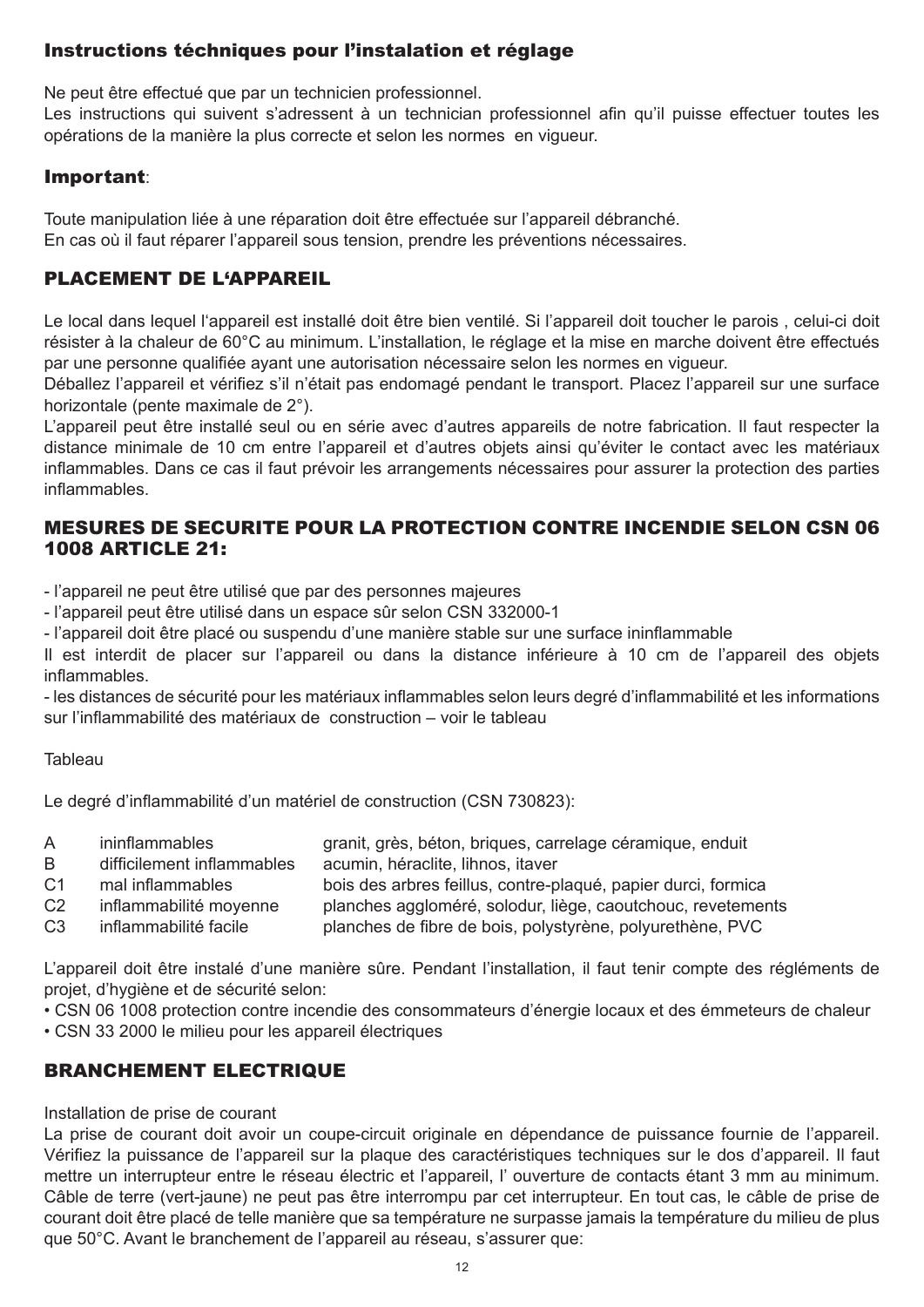- le coupe-circuit et la distribution intérieure peuvent endurer la charge de l'appareil (voir la plaque)
- la mise à la terre fonctionne selon les normes en vigueuer (CSN) et selon la loi
- la prise ou l'interrupteur de circuit sont faciles d'accès

Nous refusons toute responsabilité au cas du non-respect de ces normes ou de la violation des principes précités.

Avant le premier usage, il faut déposer la feuille de protection de l'appareil et nettoyer le produit – voir le chapitre « nettoyage et entretien ».

Entretien:

Il est recommandé de faire contrôler l'appareil au moins 1x par an par un service spécialisé. Les interventions ne peuvent être réalisés que par une personne qualifiée, autorisée à réaliser ces activités conformément aux normes actuellement en vigueur.

# MODE D'EMPLOI

#### Attention!

Avant d'utiliser l'appareil, essuyez-le bien avec un chiffon humide.

Remplissez l'appareil d'eau jusqu'à une hauteur de 1cm et introduisez le faux-plancher. Connectez l'appareil au moyen de l'interrupteur principal (B) et mettez l'élement de commande (E) de la position "0" à la valeur choisi entre 30°C et 90°C. Les voyants (C) et (D) seront allumés. Quand l'appareil se trouve sous le courant, le voyant (C) s'allumera. Le voyant (D) restera allumé, pendant que les spirales thermiques seront en service. Le voyant (D) s'éteindra, dès que l'appareil aura été réchauffé à la température préchoisie. Pour déconnecter l'appareil, tournez l'élément de commande (E) dans la position "0" et activez l'interrupteur principal (B). Contrôlez toujours le niveau d'eau, évitez l'usage de l'appareil vide (sans l'eau). L'appareil en marche doit être toujours surveillé.

#### Vidange de la cuve:

Videz la cuve quand l'eau est froide et le feeder est séparé du secteur. Quand il s'agit d'un modèle équipé du robinet de vidange, levez le clapet de sécurité du robinet et tournez-le à droite. Pour stabiliser l'appareil dans sa position de service, remettez-le dans la position de départ et fixez la sécurité du robinet dans sa position de service.

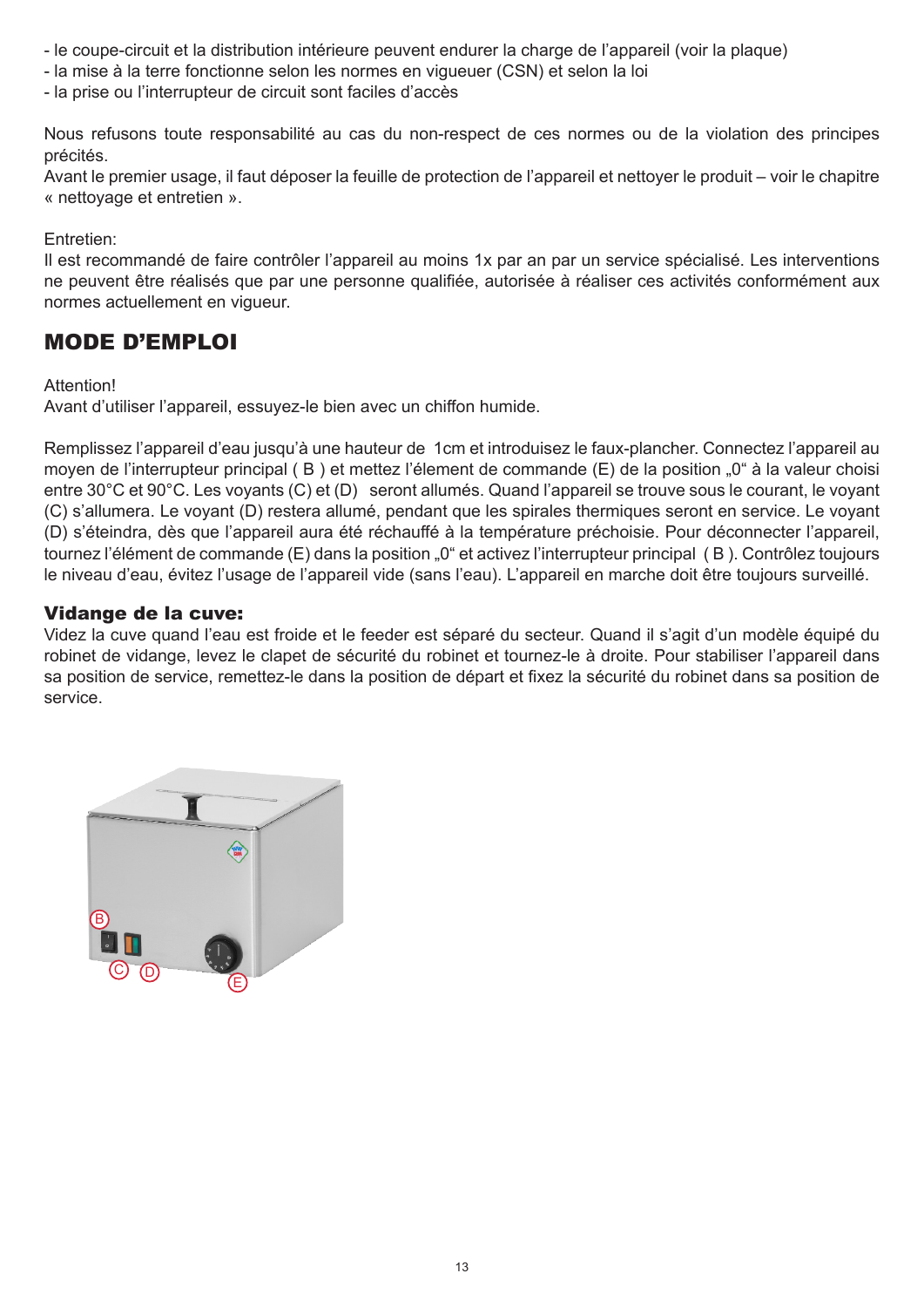# NETTOYAGE ET ENTRETIEN

ATTENTION! Il est interdit de nettoyer l'appareil au moyen d'un jet d'eau direct ou sous pression. Nettoyez l'appareil chaque jour. L'entretien quotidien prolongera sa durée de vie et son efficacité. Avant chaque nettoyage, il faut contrôler si le feeder est séparé du secteur. Lavez les parties inox au moyen d'un chiffon humide avec un détergent, mais sans particules dures, et rincez-le avec l'eau pure et essuyez-le pour qu'il soit sec. N'utilisez pas de moyens abrasifs ou corrosifs.

#### **QUE FAIRE DANS LE CAS D'UNE PANNE**

Séparez l'appareil du secteur et faîtes venir le technicien de service spécialisé du vendeur.

## AVERTISSEMENT

La garantie ne concerne pas les bourrelets en caoutchouc, bulbes, parties en verre et en plastique. Elle ne concerne égalemment pas tout l'appareil si l'installation n'a pas été effectué par une personne qualifiée, selon le mode d'installation ou selon les normes en vigueur ou si l'appareil n'a pas été utilisé selon le mode d'emploi, s'il y avait des interventions non-professionnelles (interventions à l'intérieur de l'appareil). La garantie ne concerne pas les endomagemment causés par la pluie, vent, etc.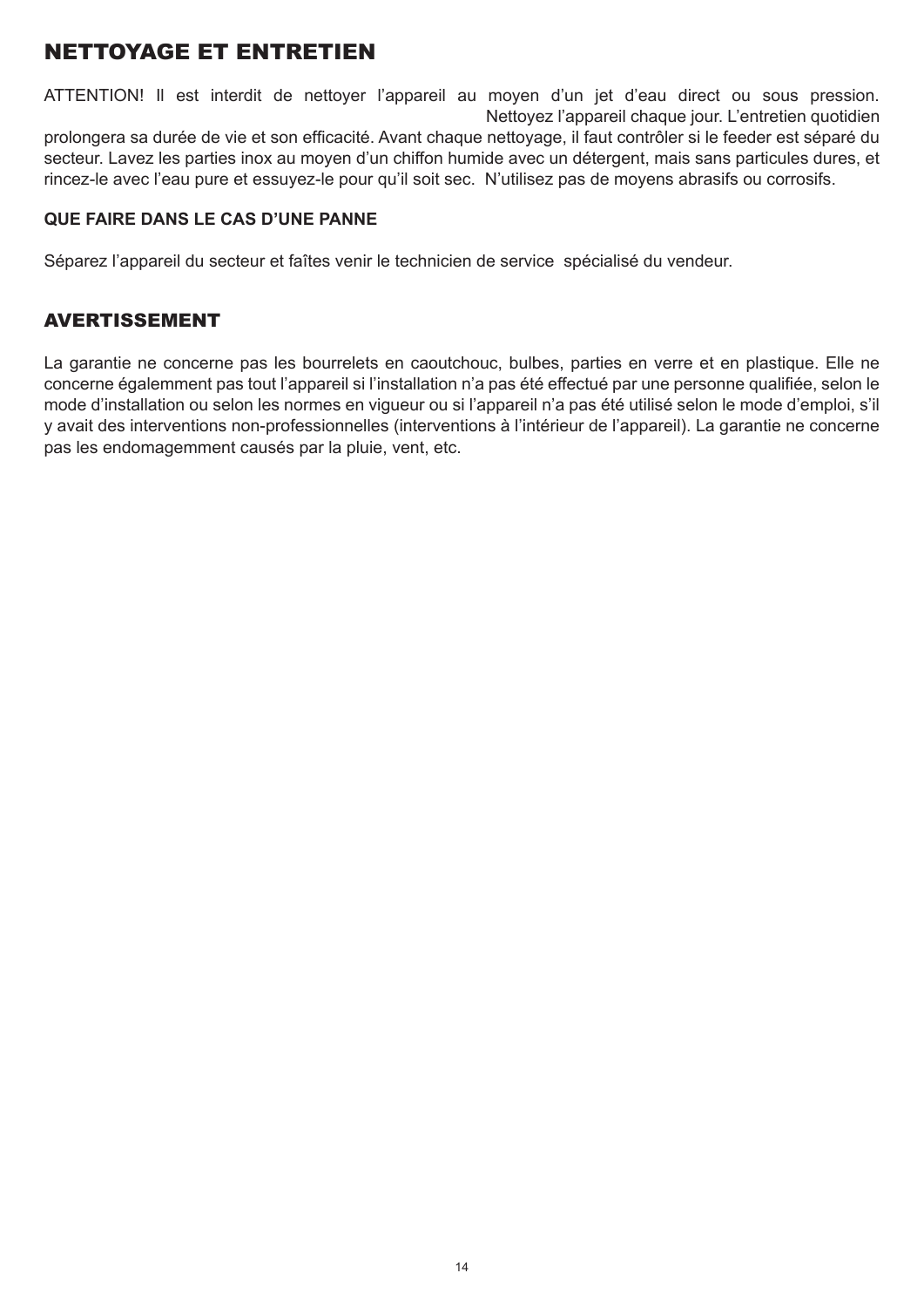

|   | <b>WK</b><br><b>SK</b><br><b>ENGLISH</b> | <b>DEUTSCH</b>         | <b>FRANÇAIS</b>               |
|---|------------------------------------------|------------------------|-------------------------------|
|   | <b>TERMINAL BOARD</b>                    | <b>KLEMMSBRETT</b>     | <b>BORNES ARIVEE LIGNE</b>    |
| っ | <b>MAIN SWITCH</b>                       | <b>HAUPTSCHALTER</b>   | <b>INTERRUPTEUR PRINCIPAL</b> |
| 3 | <b>GREEN CONTROL LIGHT</b>               | KONTROLLEUCHTE GRÜN    | TÉMOIN LUMINEUX VERT          |
|   | <b>THERMOSTAT</b>                        | <b>THERMOSTAT</b>      | <b>THERMOSTATE</b>            |
| 5 | ORANGE CONTROL LIGHT                     | KONTROLLEUCHTE ORANGE  | TÉMOIN LUMINEUX ORANGE        |
| 6 | <b>HEATING ELEMENT</b>                   | <b>HEIZUNGSSPIRALE</b> | RÉSISTANCE DE CHAUFFAGE       |